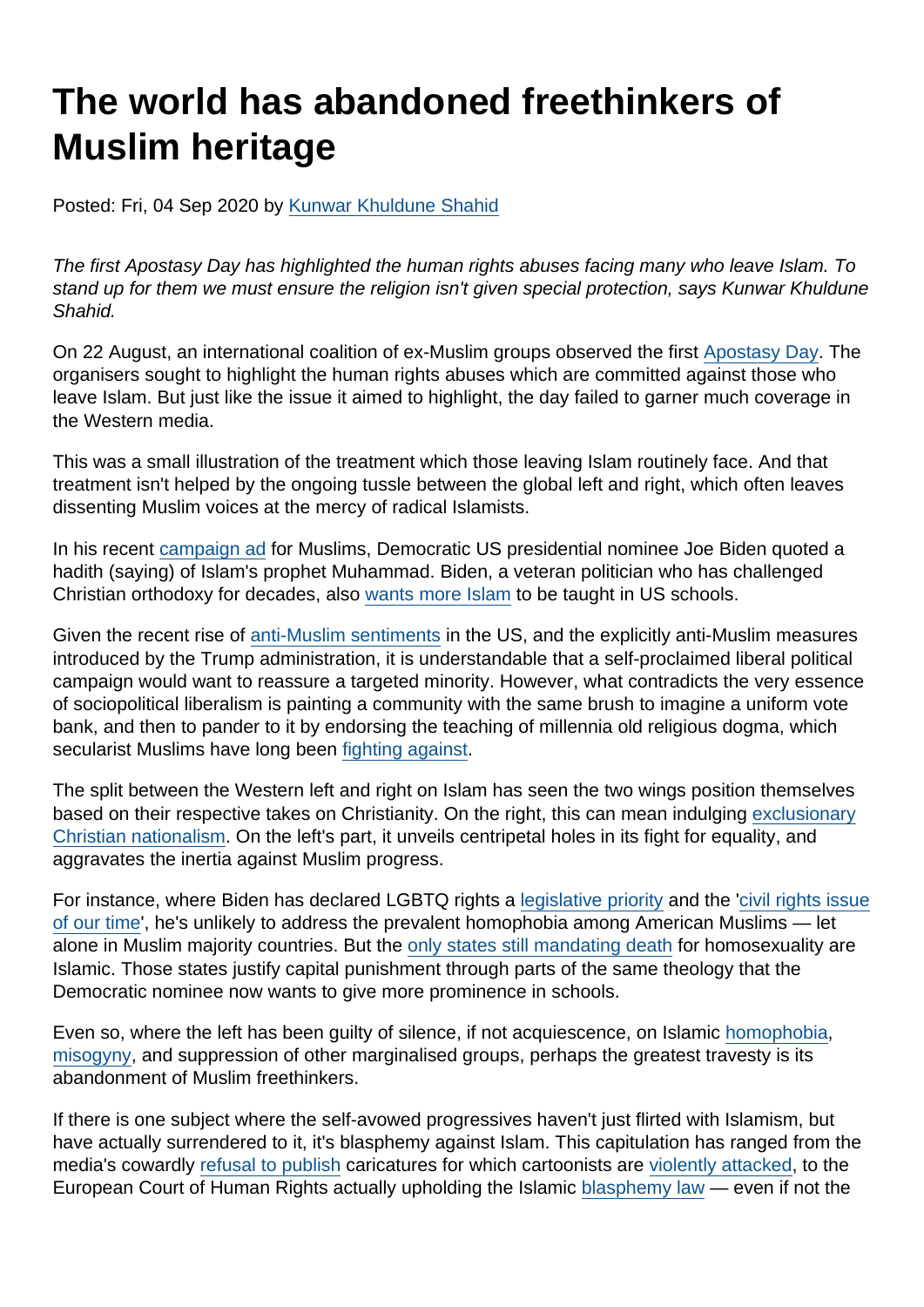violence associated with it — that individuals like [Asia Bibi](https://www.theguardian.com/commentisfree/2018/nov/01/release-asia-bibi-pakistan-blasphemy-laws) have had to escape from.

This ostensibly well-meaning shielding of Islam, and the fabrication of a collective 'Muslim response' to critique of Islam, blatantly silences the marginalised liberal voices from this part of the world. This was epitomised by publications from the [Arab world,](https://www.vox.com/2015/1/10/7521757/9-powerful-arab-political-cartoons-responding-to-the-charlie-hebdo) [Iran](https://www.theguardian.com/world/2015/jan/19/iranian-newspaper-mardom-e-emrooz-shut-down-showing-solidarity-charlie-hebdo) and [Pakistan,](https://nation.com.pk/07-May-2015/i-am-sabeen-but-not-charlie) defying the murderous blasphemy laws, and [threats of violence](https://edition.cnn.com/2015/01/20/world/charlie-hebdo-violence/index.html), to express solidarity with Charlie Hebdo following the 2015 terror attack, only to see the mainstream Western media instead digging into the French publication's '[Islamophobia](https://www.independent.co.uk/news/world/europe/charlie-hebdo-murdered-staff-given-islamophobe-of-the-year-award-10100317.html)'. Similar allegations are being levelled in light of Charlie Hebdo's decision to republish those cartoons this week to coincide with the trial against the alleged abettors of the 2015 attack. For many on the left, any publication that [treats Islam](https://nation.com.pk/07-May-2015/i-am-sabeen-but-not-charlie) like any other religion, or [echoes liberal Muslim voices](http://www.sedaa.org/2016/04/is-charlie-hebdo-islamophobic-for-echoing-liberal-muslim-voices/) over criticism of Islamist politics, is 'Islamophobic'.

Similar self-defeatism can be seen in the seemingly 'woke' vigilantism against former slave traders in the West, without nary a murmur on the modern day slavery in the [Arab world](https://www.globalslaveryindex.org/2018/findings/regional-analysis/arab-states/), let alone Islamic history. The celebration of Islamist tools of subjugation like the hijab, despite [millions being under](https://nation.com.pk/24-Dec-2015/it-s-hard-to-accept-hijab-as-a-symbol-of-liberation-in-free-societies-when-millions-are-oppressed) [its coercion,](https://nation.com.pk/24-Dec-2015/it-s-hard-to-accept-hijab-as-a-symbol-of-liberation-in-free-societies-when-millions-are-oppressed) further delineates why Muslim dissidents being killed or silenced by Islamic law doesn't quite muster collective outrage.

The Apostasy Day rang a reminder that there still are 12 states that codify death for dissent against one religion. Where that should merit a global uproar, that religion is instead provided exclusive protection through a combination of gory blasphemy laws, and the [treacherous label](https://nation.com.pk/28-Mar-2017/let-s-call-it-muslimophobia) of 'Islamophobia', which is often used to shield the ideology more than the community.

As a result, where the Western press brims over with coverage of '[Islamophobia](https://www.theguardian.com/news/islamophobia)', often [equating](https://www.elmundo.es/internacional/2018/04/20/5ad8d9ed268e3e880c8b4624.html) critique of religion with racism, blasphemy laws [continue taking lives](https://thediplomat.com/2020/07/pakistans-bloodthirsty-blasphemy-law-needs-to-be-repealed/) for mere allegations of what is deemed a 'phobia'—an irrational fear. Thanks to the duplicity in the West, and [hypocrisy in many](https://www.spectator.co.uk/article/the-hypocrisy-of-turkey-and-pakistan-s-islamophobia-claims) [Muslim majority states,](https://www.spectator.co.uk/article/the-hypocrisy-of-turkey-and-pakistan-s-islamophobia-claims) one can now be accused of being an '[Islamophobe](https://web.facebook.com/zeeba.hashmi.7/posts/10158388121397334)' in places where dissent against Islam is [punishable by death](https://thediplomat.com/2020/07/pakistans-bloodthirsty-blasphemy-law-needs-to-be-repealed/). Often the use of the word 'Islamophobia' is a grotesque insult to the millions living under perfectly rational fear in such countries.

This abandonment of Muslim heritage freethinkers also unravels the growing penchant for performative activism. For, when there's no public appreciation to be mustered from the millions who would be coming out as irreligious and sacrilegious through their 'likes' or 'retweets', there's less of an incentive to speak up for those unlikely to risk their lives to become followers on social media.

Today, many Islamic states have implemented [sharia-laden cybercrime legislations](https://www.article19.org/data/files/medialibrary/2921/12-01-30-FINAL-iran-WEB[4].pdf) which have endangered [anonymous accounts,](https://thediplomat.com/2017/01/pakistans-missing-activists-and-the-states-war-on-online-anonymity/) in response to Muslim critical thinking finding safe spaces on the internet. Many Muslim heritage atheists often use [pseudonyms](https://en.qantara.de/content/atheism-in-the-arab-world-moroccos-atheists-find-a-home-on-the-internet?nopaging=1) for security, even in the [West.](https://www.bbc.com/news/magazine-34357047)

Freethinkers from [Nigeria](https://www.nytimes.com/2020/08/25/world/africa/nigeria-blasphemy-atheist-islam.html) to [Bangladesh](https://www.dw.com/en/blogger-faces-death-threats-for-criticizing-islam/a-54678246) are being silenced for challenging Islamic orthodoxy. These aren't isolated incidents that can be lumped as victims of societal radicalism. They are the direct corollary of elevating Islam above criticism.

In spite of the Islamic laws, and their parallel digital implementation, anonymous denunciation of Islam is fast growing from the [Middle East](https://www.bbc.com/news/world-middle-east-48703377) to [South Asia.](https://thediplomat.com/2019/08/the-defiance-of-pakistani-atheists/) But from the Mu'tazila in  $8<sup>th</sup>$  century Iraq, to 19<sup>th</sup> century [Egypt, Turkey and Iran](https://www.spectator.co.uk/article/islam-s-lost-enlightenment), to the anonymous ex-Muslims online today, efforts toward Muslim reform have been thwarted by a combination of global politics and Islamist stranglehold.

That can only change through a consistent approach to human rights, rather than by standing on the wrong side of Muslim history.